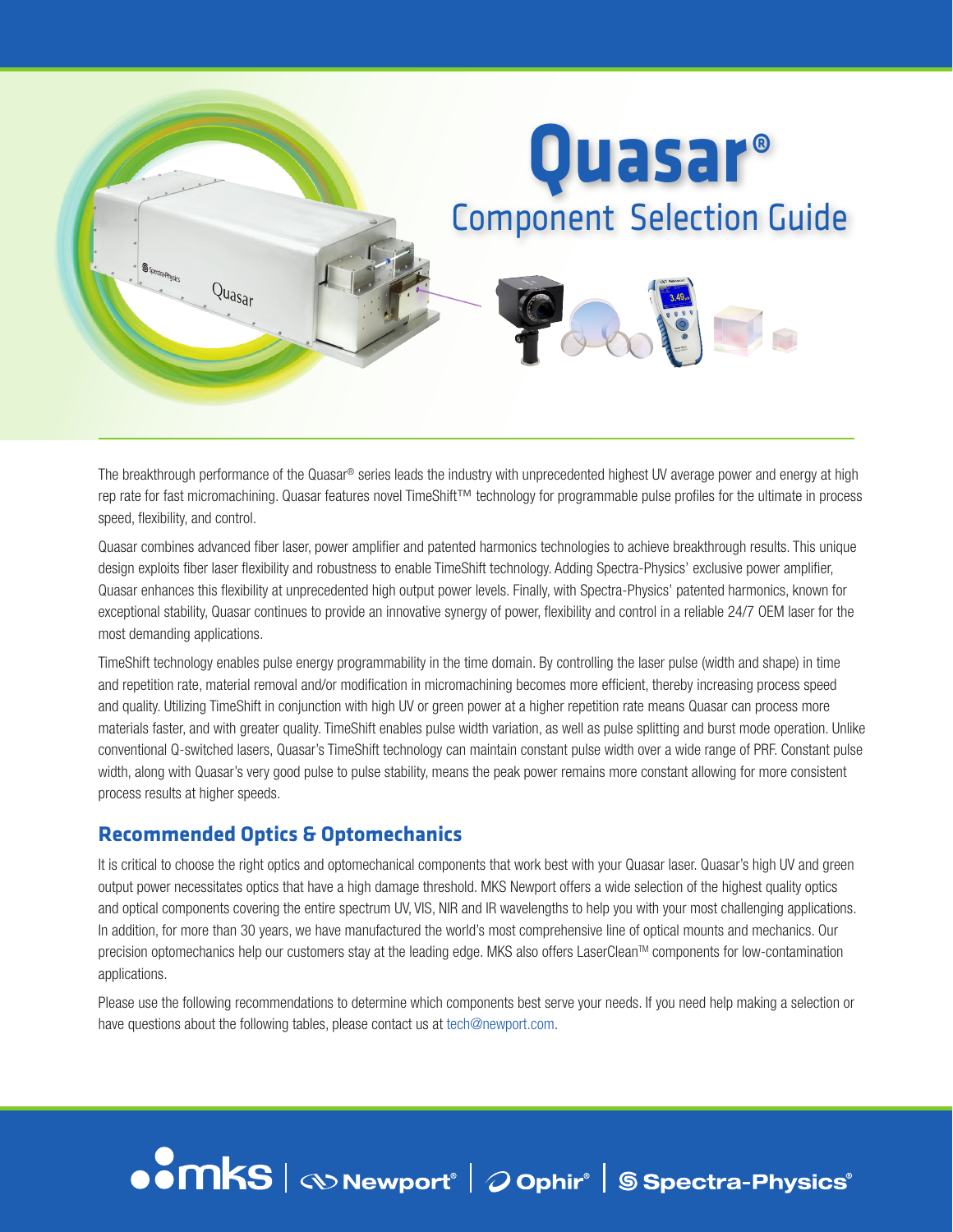## **Quasar Component Selection Guide**

## **Recommended Optics & Optomechanics**

| <b>Optics</b>                                                   |                      |                       |                                                   |                                                             | <b>Optomechanics</b>                        |                                                                                                             |           | <b>Quasar Model</b> |           |        |  |
|-----------------------------------------------------------------|----------------------|-----------------------|---------------------------------------------------|-------------------------------------------------------------|---------------------------------------------|-------------------------------------------------------------------------------------------------------------|-----------|---------------------|-----------|--------|--|
| <b>Optics</b><br><b>Type</b>                                    | λ                    | Part<br><b>Number</b> | <b>LIDT</b>                                       | <b>Description</b>                                          | <b>Mount</b><br>P/N                         | <b>Mount Description</b>                                                                                    | 353-45    | 355-60              | 532.75    | 532.95 |  |
|                                                                 | 355 nm               | 10QM20HM.45           | 3.5 J/cm <sup>2</sup> @355 nm.<br>10 ns, 10 Hz    | 1" dia Mirror, 45° AOI                                      | SN100C-F2H-V6                               | Suprema Clear Edge Mirror Mount, 1.0 in.,<br>(2) 100-TPI Locking Hex Key                                    | $\bullet$ |                     |           |        |  |
| <b>Mirrors</b>                                                  | 532 nm               | 10QM20HM.35           | 20 J/cm <sup>2</sup> @ 532 nm,<br>20 ns, 20 Hz    | 1" dia Mirror, 45° AOI                                      | 9817-6-Ni-K                                 | Stability OEM Center Mount, Nickel Plated, 1.0 in., 3 Allen Adjust                                          |           |                     |           |        |  |
|                                                                 | 532 nm               | 10020HE.2             | 15 J/cm <sup>2</sup> @ 532 nm,<br>20 ns. 20 Hz    | 1" dia Mirror, 45° AOI                                      | 9814-6-Ni-K                                 | Stability Top Adjust Mirror Mount, Nickel Plated, 1.0 in., 2 Allen-key                                      |           |                     | $\bullet$ |        |  |
| <b>Polarizing</b><br><b>Cube Beam</b><br><b>Splitters</b>       | 532 nm               | 05BC15PH.3            | 10 J/cm <sup>2</sup> @ 1064 nm.<br>10 ns, 10 Hz   | 0.5" Polarizing Cube BS, High<br>Power                      | UGP-1 and<br>UGP-KIT-1                      | Ultima Gimbal Prism Mount, 1 in., 100 TPI Adjustment Screws<br>and Adapter Kit, 0.50in. (12.7mm) Cube Riser |           |                     | ٠         |        |  |
|                                                                 | 355 nm               | 10RP02-08             | 2 J/cm <sup>2</sup> @ 355 nm,<br>10 ns, 10 Hz     | 1" dia zero order 1⁄2 waveplate                             | <b>RM25B</b>                                | Polarizer Rotation Mount, 25.4 mm, 2° Grads, 1° Sensitivity                                                 | $\bullet$ | $\bullet$           |           |        |  |
|                                                                 | 355 nm               | 10RP04-08             | 2 J/cm <sup>2</sup> @ 355 nm,<br>10 ns, 10 Hz     | 1" dia zero order 1/4 waveplate                             | 9401                                        | Rotary Mount, 1 inch Waveplates or Polarizers,                                                              | $\bullet$ |                     |           |        |  |
| <b>Waveplates</b>                                               | 532 nm               | 10RP02-16             | 2 J/cm <sup>2</sup> @ 532 nm,<br>10 ns. 10 Hz     | 1" dia zero order 1/2 waveplate                             | RSP-1T                                      | 360° Continuous Rotation Stage, 1 in Aperture, Coarse & Fine Adj.                                           |           |                     | $\bullet$ |        |  |
|                                                                 | 532 nm               | 10RP04-16             | 2 J/cm <sup>2</sup> @ 532 nm,<br>10 ns, 10 Hz     | 1" dia zero order 1/4 waveplate                             | GM-1RA                                      | Gimbal Tip/Tilt Rotation Mount, Ø1 in., 100 TPI                                                             |           |                     |           |        |  |
| <b>Lenses</b><br>(AR.10 for<br>355 nm &<br>AR.14 for<br>532 nm) | 355 nm               | SPXxxxAR.10           | 2 J/cm <sup>2</sup> @ 355 nm,<br>10 ns. 10 Hz     | Plano-convex lens, fused silica,<br>25.4 mm                 | $(M-)LH-1A$                                 | A-LINE Fixed Lens Mount, 1.0 in. (25.4 mm) Diameter,<br>8-32(M4) Thd.                                       | $\bullet$ | $\bullet$           |           |        |  |
|                                                                 | 355 nm               | SBXxxxAR.10           | 2 J/cm <sup>2</sup> @ 355 nm,<br>10 ns, 10 Hz     | Bi-convex lens, fused silica,<br>25.4 mm                    | LPV-1                                       | XYZOXOY Compact Lens Positioners, 1.0 in. Diameter                                                          | $\bullet$ | $\bullet$           |           |        |  |
|                                                                 | 355 nm               | SPCxxxAR.10           | 2 J/cm <sup>2</sup> @ 355 nm,<br>10 ns, 10 Hz     | Plano-concave lens, fused silica,<br>25.4 mm                | HVM-1t                                      | Vertical Drive, Thin Optic Industrial Mount, , 1 in.,<br>2 Locking Allen-Keys                               | $\bullet$ | $\bullet$           |           |        |  |
|                                                                 | 355 nm               | SBCxxxAR.10           | 2 J/cm <sup>2</sup> @ 355 nm,<br>10 ns, 10 Hz     | Bi-concave lens, fused silica,<br>25.4 mm                   | LP-1A-XYZ                                   | XYZ Lens Positioner, 1.0 in. (25.4 mm) Diameter                                                             | $\bullet$ | $\bullet$           |           |        |  |
|                                                                 | 532 nm               | SPXxxxAR.14           | 7.5 J/cm <sup>2</sup> @ 532 nm,<br>10 ns, 20 Hz   | Plano-convex lens, fused silica,<br>25.4 mm                 | LA1V-XY                                     | XY Compact Lens Positioner, 1.0 in. Diameter                                                                |           |                     |           |        |  |
|                                                                 | 532 nm               | SBXxxxAR.14           | 7.5 J/cm2 @ 532 nm,<br>10 ns, 20 Hz               | Bi-convex lens, fused silica,<br>25.4 mm                    | P100-At38                                   | Kinematic, Thin Optic Mount, 25.4 mm, 3 Locking Allen-Key, 80 TPI                                           |           |                     |           |        |  |
|                                                                 | 532 nm               | SPCxxxAR.14           | 7.5 J/cm2 @ 532 nm,<br>10 ns, 20 Hz               | Plano-concave lens, fused silica,<br>25.4 mm                | LP-1A-XY                                    | XY Lens Positioner, 1.0 in. (25.4 mm) Diameter                                                              |           |                     |           |        |  |
|                                                                 | 532 nm               | SBCxxxAR.14           | 7.5 J/cm <sup>2</sup> @ 532 nm,<br>10 ns, 20 Hz   | Bi-concave lens, fused silica,<br>25.4 mm                   | $LP-1A$                                     | XYZ OXOY Lens Positioner, 1.0 in. Diameter                                                                  |           |                     | $\bullet$ |        |  |
| <b>High Energy</b>                                              | 355 nm<br>SPXxxxAR.3 |                       | $5$ J/cm <sup>2</sup><br>@355 nm,<br>20 ns, 10 Hz | Plano-Convex Lens, Fused Silica,<br>25.4 mm<br>AR.3 coated  | LP-1A-XYZ                                   | XYZ Lens Positioner, 1.0 in. (25.4 mm) Diameter                                                             | $\bullet$ |                     |           |        |  |
| Plano-<br><b>Convex</b><br><b>Lenses</b>                        | 532 nm               | SPXxxxAR.2            | $8$ J/cm <sup>2</sup><br>@532 nm,<br>20 ns, 10 Hz | Plano-Convex Lens, Fused Silica,<br>25.4 mm<br>AR.2 coated  | $LP-1A$                                     | XYZ OXOY Lens Positioner, 1.0 in. Diameter                                                                  |           |                     |           |        |  |
| Nano-<br><b>Texture</b><br><b>Surface</b><br><b>Lenses</b>      | 355 nm               | SPXxxxRAR.S           | 35 J/cm <sup>2</sup> @1064 nm,<br>10 ns, 10 Hz    | Plano-Convex Lens, Nano-<br>Textured Fused Silica, 12.7 mm  | LP-05A-XY                                   | XY Lens Positioner.0.5-in. Diameter                                                                         | $\bullet$ | $\bullet$           | $\bullet$ |        |  |
|                                                                 | 355 nm               | SPCxxxRAR.S           | 35 J/cm <sup>2</sup> @1064 nm,<br>10 ns, 10 Hz    | Plano-Concave Lens, Nano-<br>Textured Fused Silica, 12.7 mm | LP-05A-XYZ                                  | XYZ Lens Positioner, 0.5-in.Diameter                                                                        | ٠         | $\bullet$           | $\bullet$ |        |  |
|                                                                 | 532 nm               | SPXxxxRAR.S           | 35 J/cm <sup>2</sup> @1064 nm,<br>10 ns, 10 Hz    | Plano-Convex Lens, Nano-<br>Textured Fused Silica, 12.7 mm  | $LP-05A$                                    | XYZ OXOY Lens Positioner, 0.5 in. Diameter                                                                  |           |                     |           |        |  |
|                                                                 | 532 nm               | SPCxxxRAR.S           | 35 J/cm <sup>2</sup> @1064 nm,<br>10 ns, 10 Hz    | Plano-Concave Lens, Nano-<br>Textured Fused Silica, 12.7 mm | LP-05A-XYZ                                  | XYZ Lens Positioner, 0.5-in.Diameter                                                                        |           |                     |           |        |  |
|                                                                 | 355 nm               | VA-355                | $2$ J/cm <sup>2</sup><br>@355 nm,<br>10 ns, 10 Hz | Manual Variable Attenuator                                  | PS- series<br><b>Pedestal Posts</b>         | 1.0 in. Optical Pedestals, Graduated Diameter                                                               | $\bullet$ | $\bullet$           | $\bullet$ |        |  |
| <b>Attenuators</b>                                              | 355 nm               | VA-355-CONEX          | $2$ J/cm <sup>2</sup><br>@355 nm,<br>10 ns, 10 Hz | Motorized Variable Attenuator,<br>CONEX                     | <b>PX Forkless</b><br><b>Pedestal Posts</b> | 1.0 in. PX Forkless Optical Pedestals and Posts                                                             | ٠         |                     | ٠         |        |  |
|                                                                 | 532 nm               | VA-532                | $2$ J/cm <sup>2</sup><br>@532 nm,<br>10 ns, 10 Hz | Manual Variable Attenuator                                  | <b>Pedestal Forks</b>                       | 1.0 in. Pedestal Base Clamping Forks                                                                        |           |                     |           |        |  |
|                                                                 | 532 nm               | VA-532-CONEX          | $2$ J/cm <sup>2</sup><br>@532 nm,<br>10 ns, 10 Hz | Motorized Variable Attenuator,<br>CONEX                     | PS-series<br><b>Pedestal Spacers</b>        | 1.0 in. Pedestal Spacers & Extensions                                                                       |           |                     |           |        |  |

\* Multiple lenses can be mounted with Newport's lens tubes and spacers<br>\*\* Additional optics yere are available – please go to http://www.newport.com or contact your local MKS sales representative<br>\*\* The optics listed in th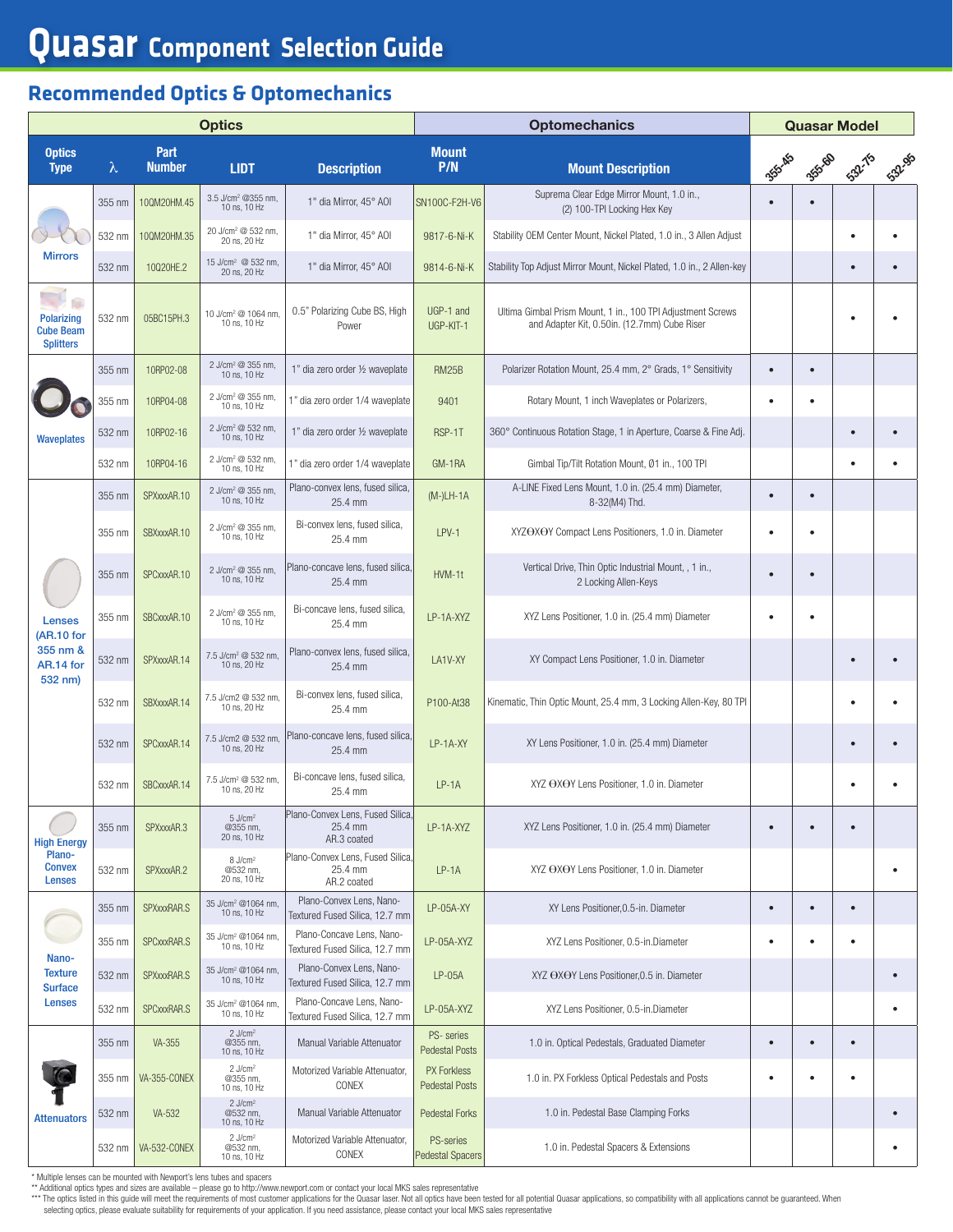#### **Recommended Laser Measurement Sensors\***



For optimal application results, it is critical to ensure that the delivered laser power at the sample is precisely controlled. Laser power sensor is a detector that absorbs a laser beam and outputs a signal proportional to the beam's power. MKS Newport offers a wide selection of power sensors to accurately measure the Quasar laser power delivered to the sample. The specific type of sensor depends on the details of the laser beam being measured, including power level, spectral region, beam size, etc.

| <b>Quasar Model</b> | <b>Recommended</b><br><b>Sensor</b> | <b>Laser Damage</b><br><b>Threshold</b> | <b>Aperture</b> | <b>Power/Energy</b><br><b>Measurement Range</b> | <b>Spectral</b><br>Range | <b>Description</b>                                                   |
|---------------------|-------------------------------------|-----------------------------------------|-----------------|-------------------------------------------------|--------------------------|----------------------------------------------------------------------|
| Quasar 355-45       | 919P-150-26                         | $12$ kW/cm <sup>2</sup>                 | 26 mm           | 50 mW to 150 W;<br>20 mJ to 100 J               | $0.19$ to<br>11 $\mu$ m  | • Spectrally flat broadband coating                                  |
| Quasar 355-60       |                                     |                                         |                 |                                                 |                          | • NIST-traceable calibration included                                |
| Quasar 532-75       |                                     |                                         |                 |                                                 |                          | • Insensitive to beam position<br>• Sensitive with low noise & drift |
| Quasar 532-95       |                                     |                                         |                 |                                                 |                          |                                                                      |

\* Order a post holder with built-in pedestal base, 2" height (VPH-2-P), mounting post, 1" height (SP-1), and mounting fork (PS-F) to mount the sensor at beam height

\*\* Additional options from MKS Ophir are available. Please visit www.ophiropt.com or contact your Ophir sales representative for consultation

#### **Recommended Power Meter\***

1919-R is one of MKS Newport's most feature rich and technologically advanced power meters. It offers a plug-and-play functionality and is compatible with almost any of the wide range of Newport sensors. 1919-R is also the most precisely calibrated unit on the market thus measuring with the highest accuracy. With its versatility, ease of use, and user-friendly interface, the sensor can be used stand-alone or interfaced with LabVIEW or the user's own software.

| <b>Power Meter</b>           | <b>Part Number</b> | <b>Description</b>                                                                                                                                                                                                                                                 |
|------------------------------|--------------------|--------------------------------------------------------------------------------------------------------------------------------------------------------------------------------------------------------------------------------------------------------------------|
| OD Newport<br>3.49<br>$\sim$ | 1919-R             | • Compatible with all standard Newport thermal sensors<br>• USB and RS232 interfaces with PMManager PC applications and User Commands document<br>• LabVIEW driver and COM Object Interface<br>• Select between English, Japanese, Russian, and Chinese interfaces |

#### **PC Interface** (optional)

A PC interface allows you to connect your laser power sensor directly to the PC. The Model 841-PE-USB is a Power Meter with a USB connection to use a computer as the monitor, allowing the user to access the full computing power of the PC.

| <b>PC</b> Interface<br><b>Part Number</b> |            | <b>Description</b>                                                                                                                                                                                                                                                                |  |  |  |  |
|-------------------------------------------|------------|-----------------------------------------------------------------------------------------------------------------------------------------------------------------------------------------------------------------------------------------------------------------------------------|--|--|--|--|
| $\sqrt{2}$                                | 841-PE-USB | • Optical Power and Energy Meter, Virtual, USB<br>• Ideal when equipment space is tight or there is a need to control multiple power meter channels<br>• Has a USB output and 0-1 V analog output. Application installation is simple & takes care of the USB driver installation |  |  |  |  |

\* Other Newport display meters are available – please contact your local MKS sales representative